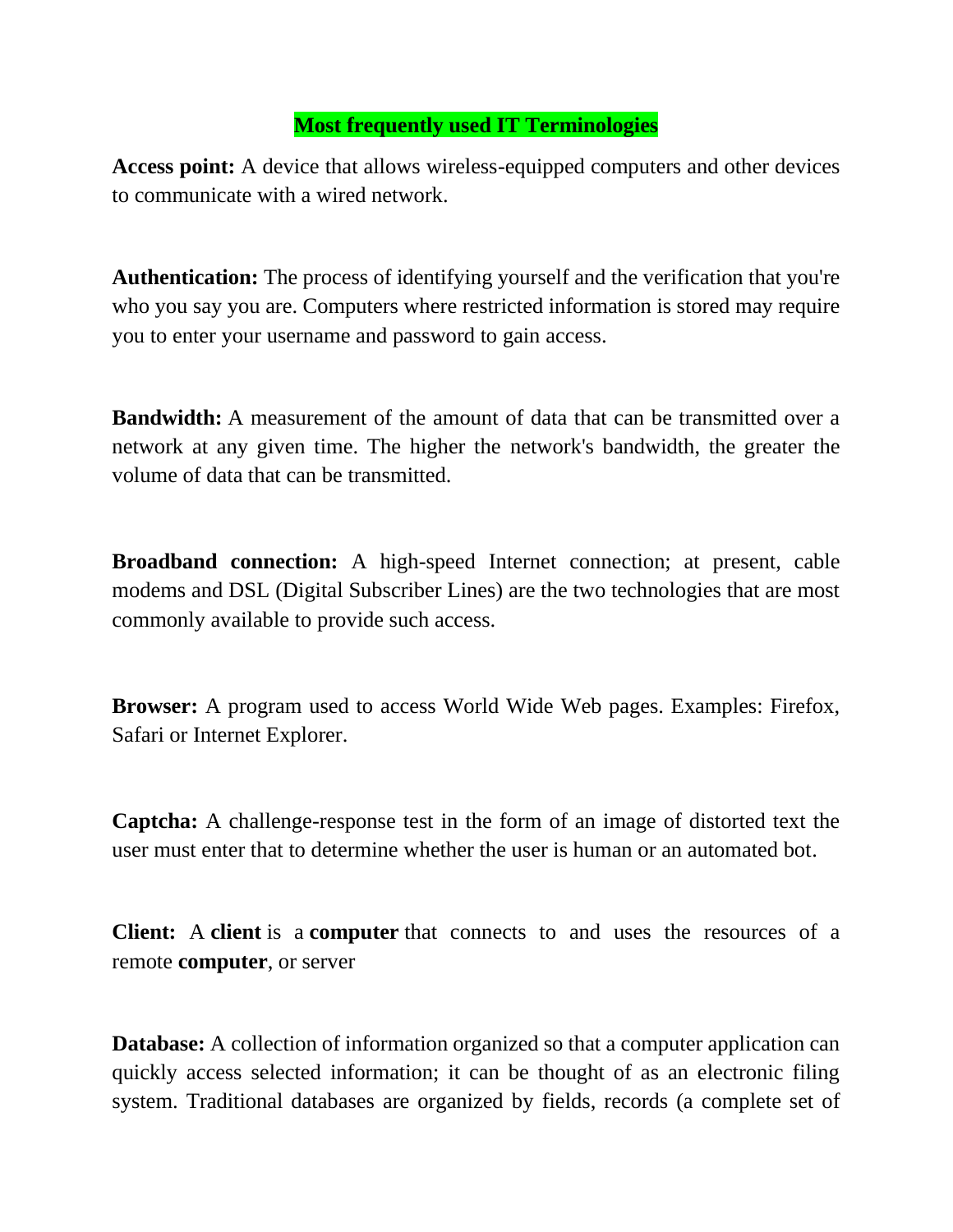fields), and files (a collection of records). Alternatively, in a Hypertext database, any object (e.g., text, a picture, or a film) can be linked to any other object.

**DHCP:** Dynamic Host Configuration Protocol; a protocol that lets a server on a local network assign temporary IP addresses to a computer or other network devices.

**DNS:** Domain Name System - a service for accessing a networked computer by name rather than by numerical, (IP) address. E.g. [www.google.com](http://www.google.com/) instead of 8.8.8.8. or 8.8.4.4

**Domain:** A Windows domain is essentially a network of controlled computers used in a business setting. At least one server, called a **domain controller**, is in charge of the other devices. This lets the network administrators (usually IT staff) control the computers on the domain through users, settings, and more..

**Flash drive:** A small device that plugs into computer's USB port and functions as a portable hard drive.

**Freeware:** Copyrighted software available for downloading without charge; unlimited personal usage is permitted, but you cannot do anything else without express permission of the author. Contrast to shareware; copyrighted software which requires you to register and pay a small fee to the author if you decide to continue using a program you download.

**FTP:** File Transfer Protocol; a method of exchanging files between computers via the Internet. A program like WS\_FTP for IBM PC or compatibles or Fetch for Macintosh is required. Files can contain documents or programs and can be ASCII text or binary data.

**Hardware:** The physical components of a computer including the keyboard, monitor, disk drive, and internal chips and wiring. Hardware is the counterpart of software.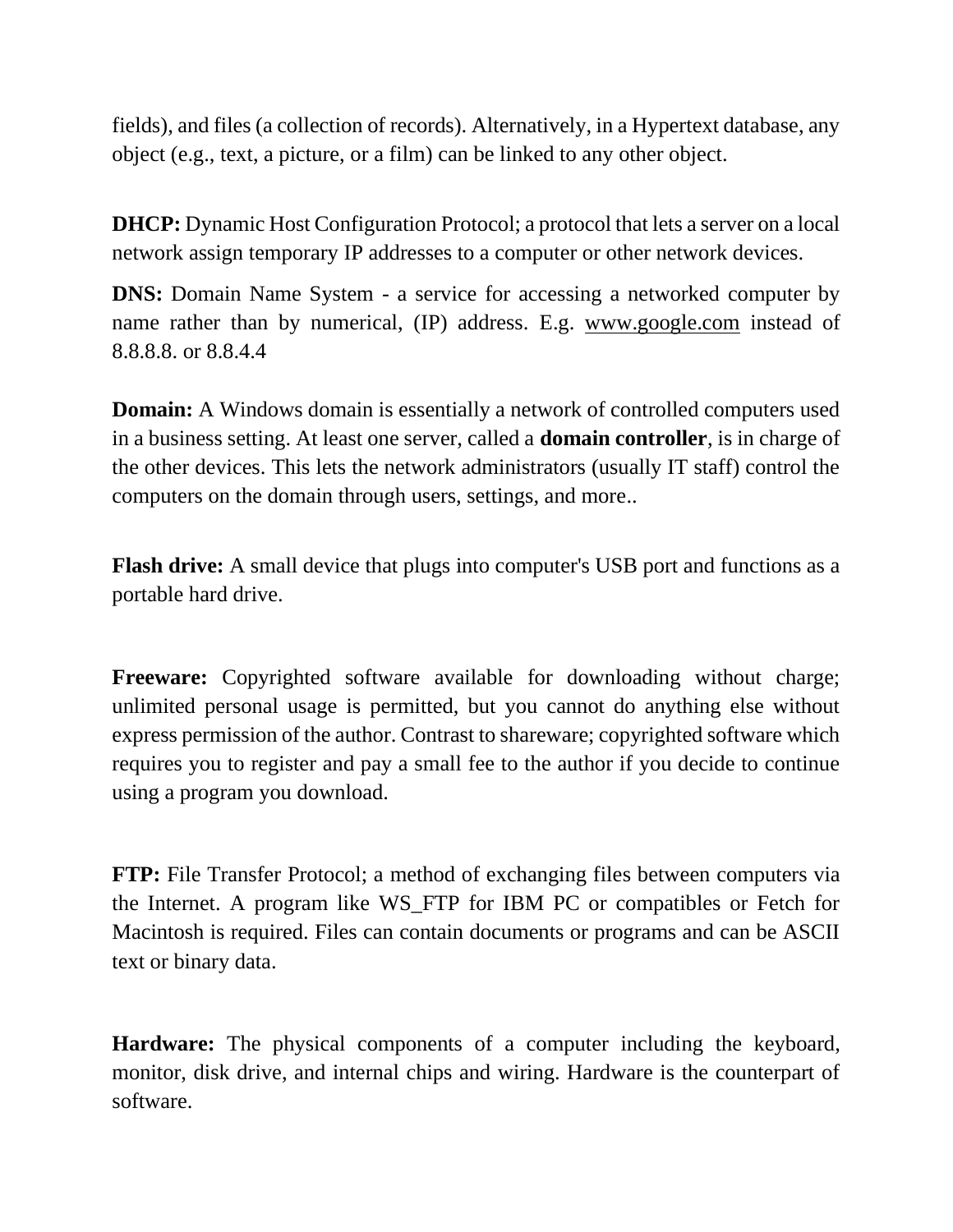**Help Desk:** A help desk is an information and assistance resource that troubleshoots problems with computers or similar products

**Home page:** A document you access using a web browser like Firefox or Internet Explorer. It usually refers to the first page of a particular web site; it also is the page that automatically loads each time you start your browser.

**HTTP:** HyperText Transfer Protocol; a set of instructions that defines how a web server and a browser should interact. Example: When you open a location (e.g., enter a URL) in your browser, what actually happens is an HTTP command is sent to the web server directing it to fetch and return the requested web page. (HTTPs – HTTP) Secure)

**Internet:** A worldwide network based on the TCP/IP protocol that can connect almost any make or model of popular computers from micros to supercomputers. Special programs called "clients" enable users with a network connection to do things like process e-mail or browse web sites using the familiar interface of a desktop computer.

**IP address:** Internet Protocol address. It is a unique identifying 32 bit address which is used to connect computer to the Internet. Example: 192.168.100.2.

**ISP:** Internet Service Provider; an organization or company that provides Internet connectivity.

**Kilobyte/Megabyte/Gigabyte:** A kilobyte (KB or Kbyte) is a unit of measurement for computer [memory](https://searchstorage.techtarget.com/definition/memory-card) or data storage used by mathematics and computer science professionals, along with the general public, when referring to amounts of computer data using the metric system (1 MB=1024 kb, 1 GB=1024 MB)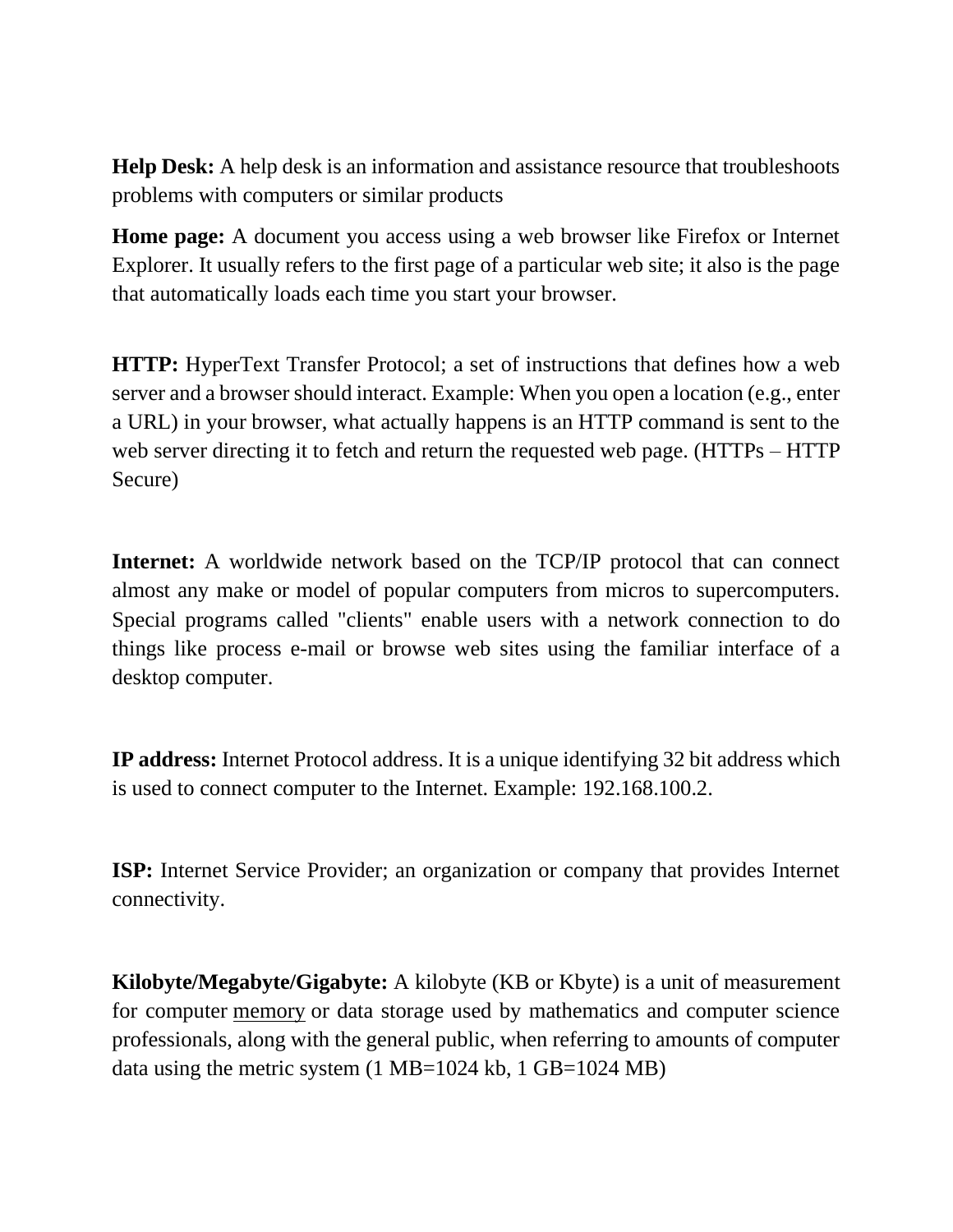**MAC:** It is abbreviated as Media Access Control also known as physical address. It is a 48 bit hardware address of a device connected to a shared network.

**Mail Server:** A networked computer dedicated to supporting electronic mail. You use a client program like Microsoft Outlook for retrieving new mail from the server and for composing and sending messages.

**Operating System:** An operating system is a software programme required to manage and operate a computing device like smartphones, tablets, computers. Examples are windows, Linux, Macintosh.

**Application Software:** Application software is a computer program designed to help people perform an activity. Examples are word processing, spreadsheet calculations, or electronic mail.

**Network:** A group of interconnected computers capable of exchanging information. A network can be as few as several personal computers on a LAN or as large as the Internet, a worldwide network of computers.

**Online:** A term that has commonly come to mean "connected to the Internet". It also is used to refer to materials stored on a computer (e.g., an online newsletter) or to a device like a printer that is ready to accept commands from a computer.

**Password:** A secret combination of characters used to access a secured resource such as a computer, a program, a directory, or a file; often used in conjunction with a username.

**Phishing:** A con that scammers use to electronically collect personal information from unsuspecting users. Phishers send e-mails that appear to come from legitimate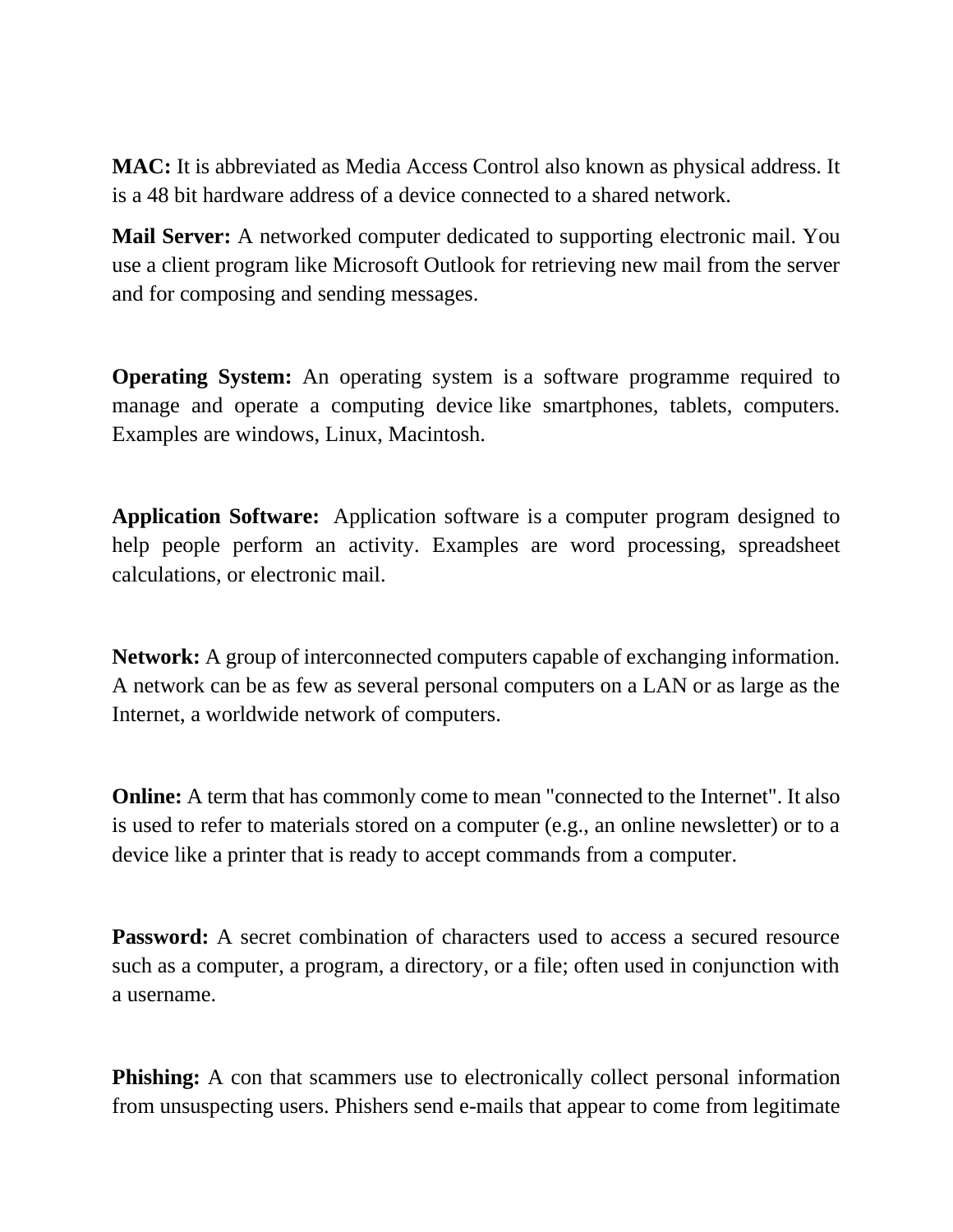websites such as eBay, PayPal, or other banking institutions asking you to click on a link included in the email and then update or validate your information by entering your username and password and often even more information, such as your full name, address, phone number, social security number, and credit card number.

**PING:** Packet Internet Groper; a utility used to determine whether a particular computer is currently connected to the Internet. It works by sending a packet to the specified IP address and waiting for a reply.

**Protocol:** A set of rules that regulate how computers exchange information. Example: error checking for file transfers or POP for handling electronic mail.

**Server:** A computer that is responsible for responding to requests made by a client program (e.g., a web browser or an e-mail program) or computer. Also referred to as a "file server".

**Spam:** Email spam, also known as junk email or unsolicited bulk email (UBE), is a subset of spam that involves nearly identical messages sent to numerous recipients by email.

**Spyware:** Any software that covertly gathers user information, usually for advertising purposes, through the user's Internet connection.

**SSH:** The SSH protocol (also referred to as Secure Shell) is a method for secure remote login from one computer to another. It provides several alternative options for strong authentication, and it protects the communications security and integrity with strong encryption. It is a secure alternative to the non-protected login protocols (such as telnet, rlogin) and insecure file transfer methods (such as FTP).